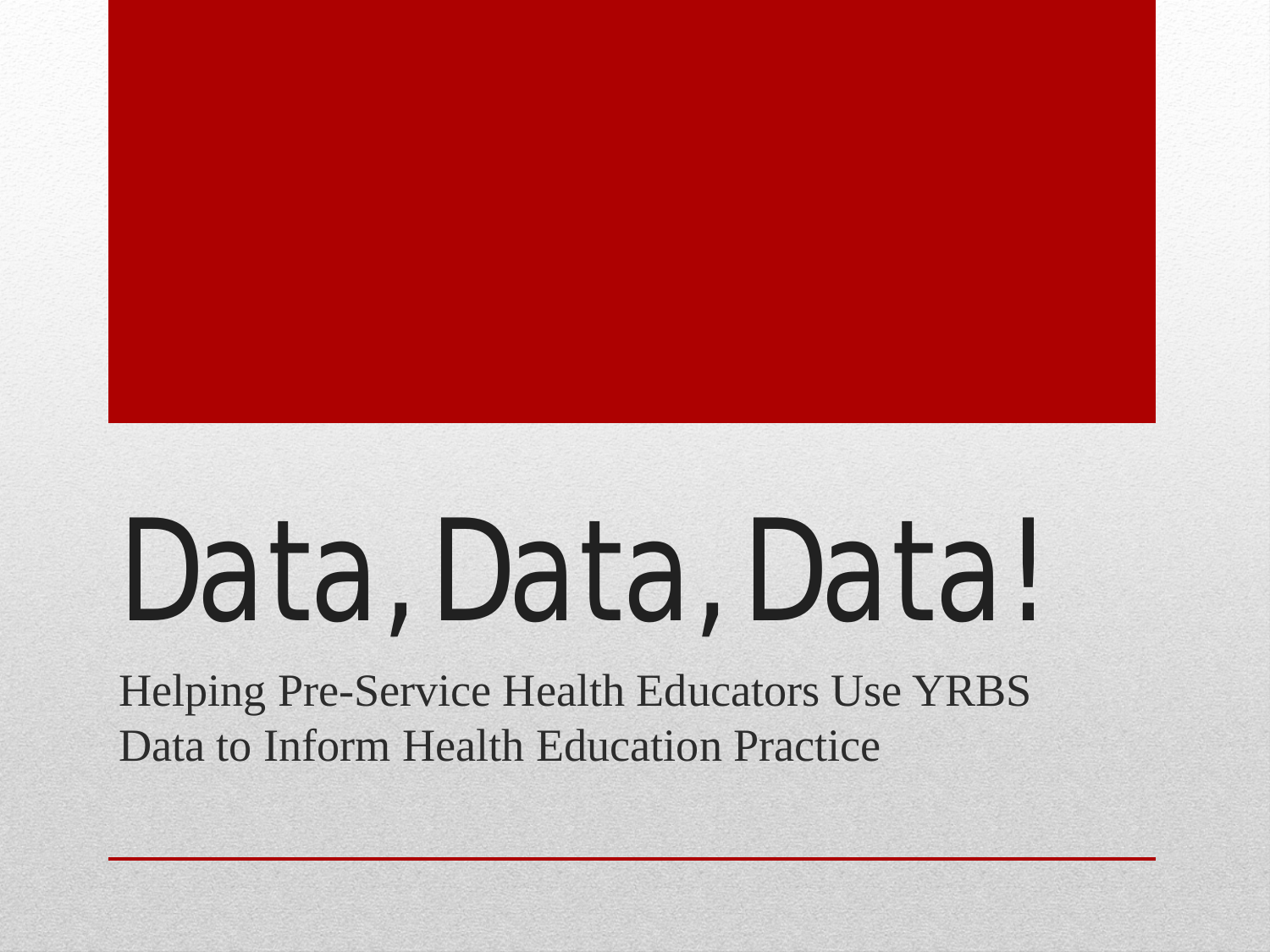- Learning Objective #1: Examine your own perceptions concerning the health behaviors in which youth (9-12) are engaged.
- Learning Objective #2: Determine the actual percentages related to youth involvement in health risk behavior.
- Learning Objective #3: Discuss the differences between perceived & actual percentages, trends in health risk taking behavior, and new/emerging health risk behaviors.
- Learning Objective #4: Provide reasoning for why & how data can be used to inform our thinking (lesson planning) in HE teacher educator or other professional roles.

# Learning Objectives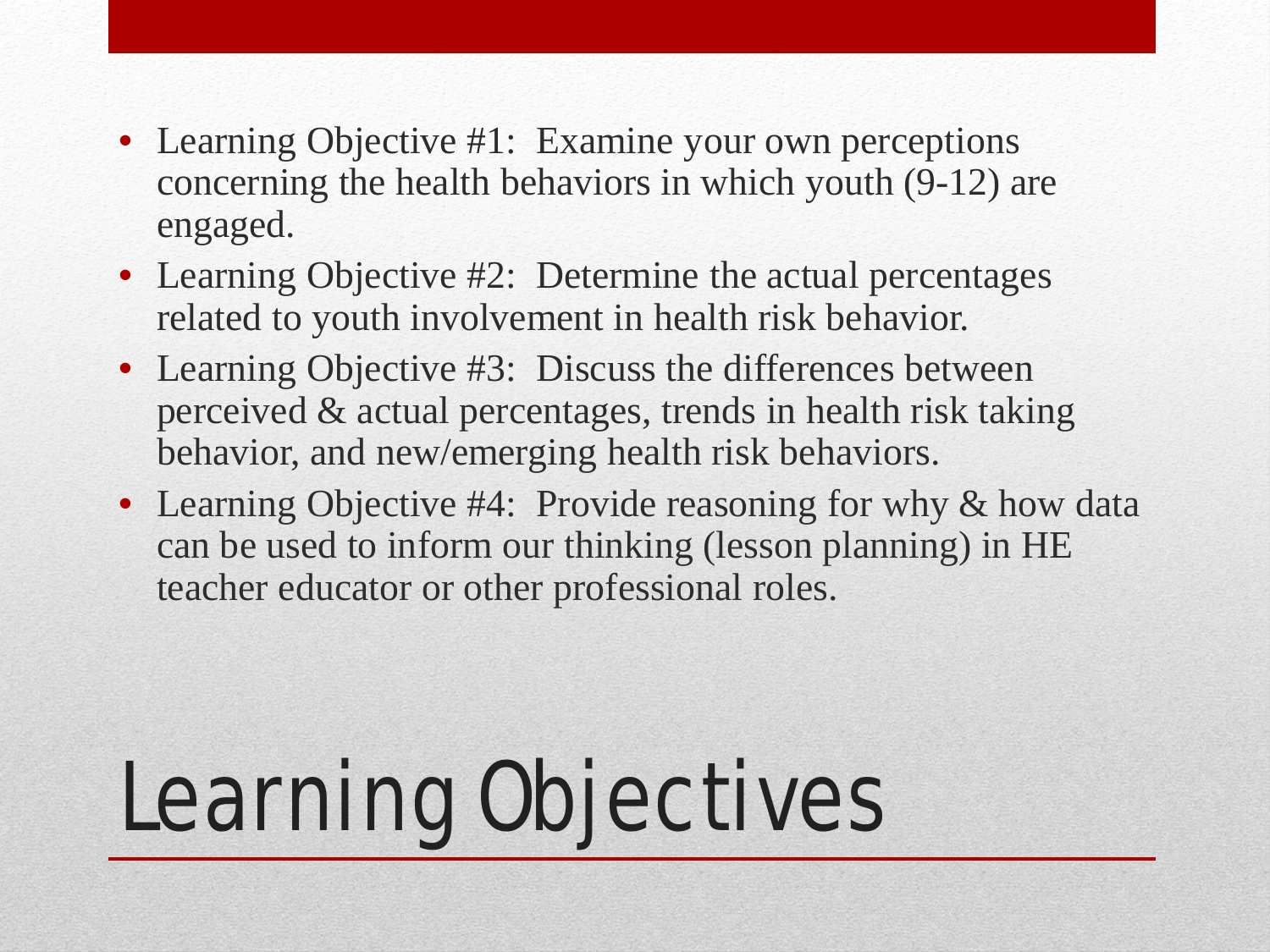- YRBS Activity Handout (1 per person)
- Assign Topic Area (1 per group, A F)
- Complete Part #1 of the activity (Learning Objective #1)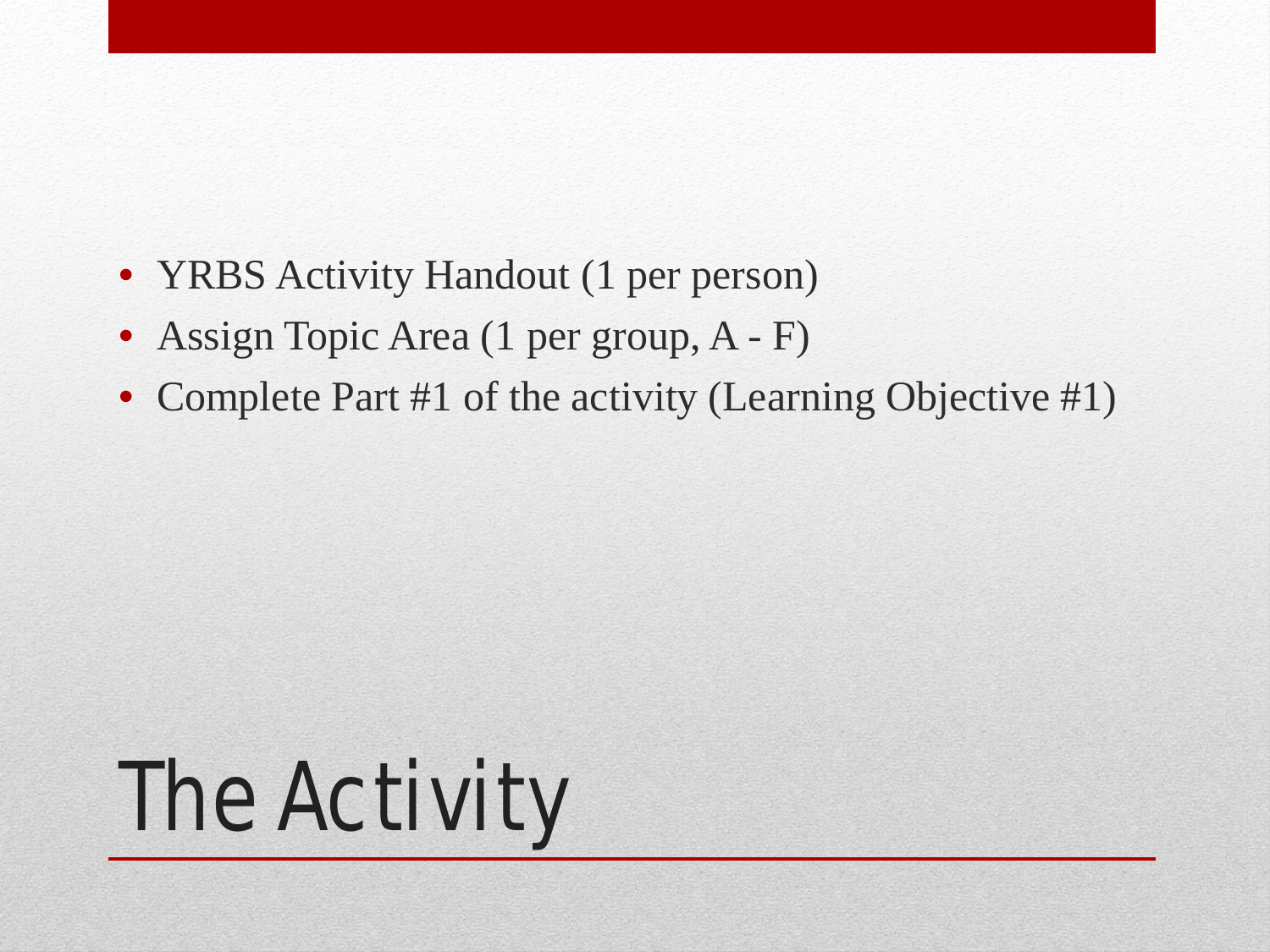- Distribute Fact Sheets  $(A F)$
- Complete Part #2 of the activity (Learning Objective #2)
- Debrief & Share Parts 1 & 2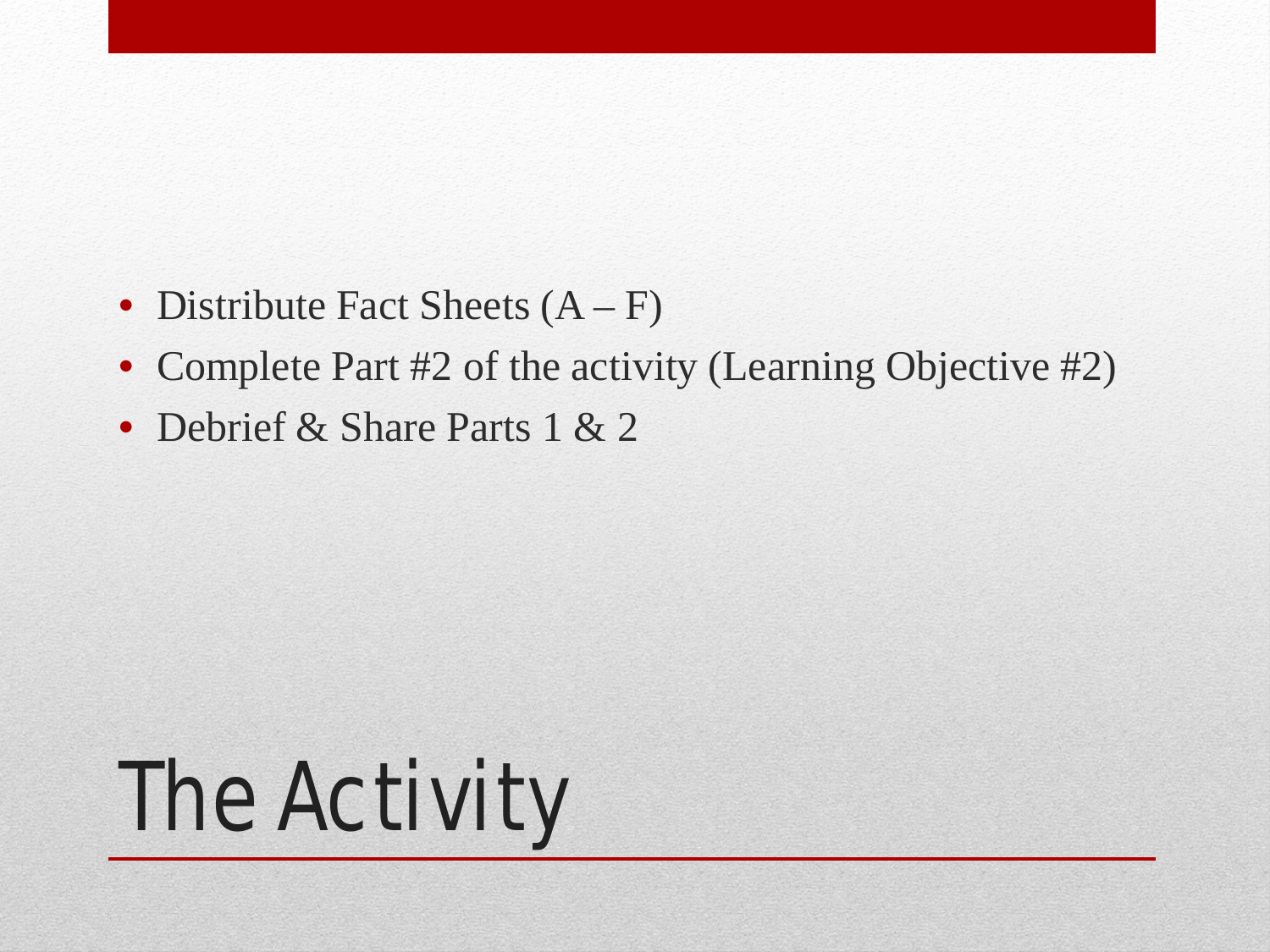- Link to questionnaires (Standard HS)
- Complete Part #3 of the activity
- Debrief & Share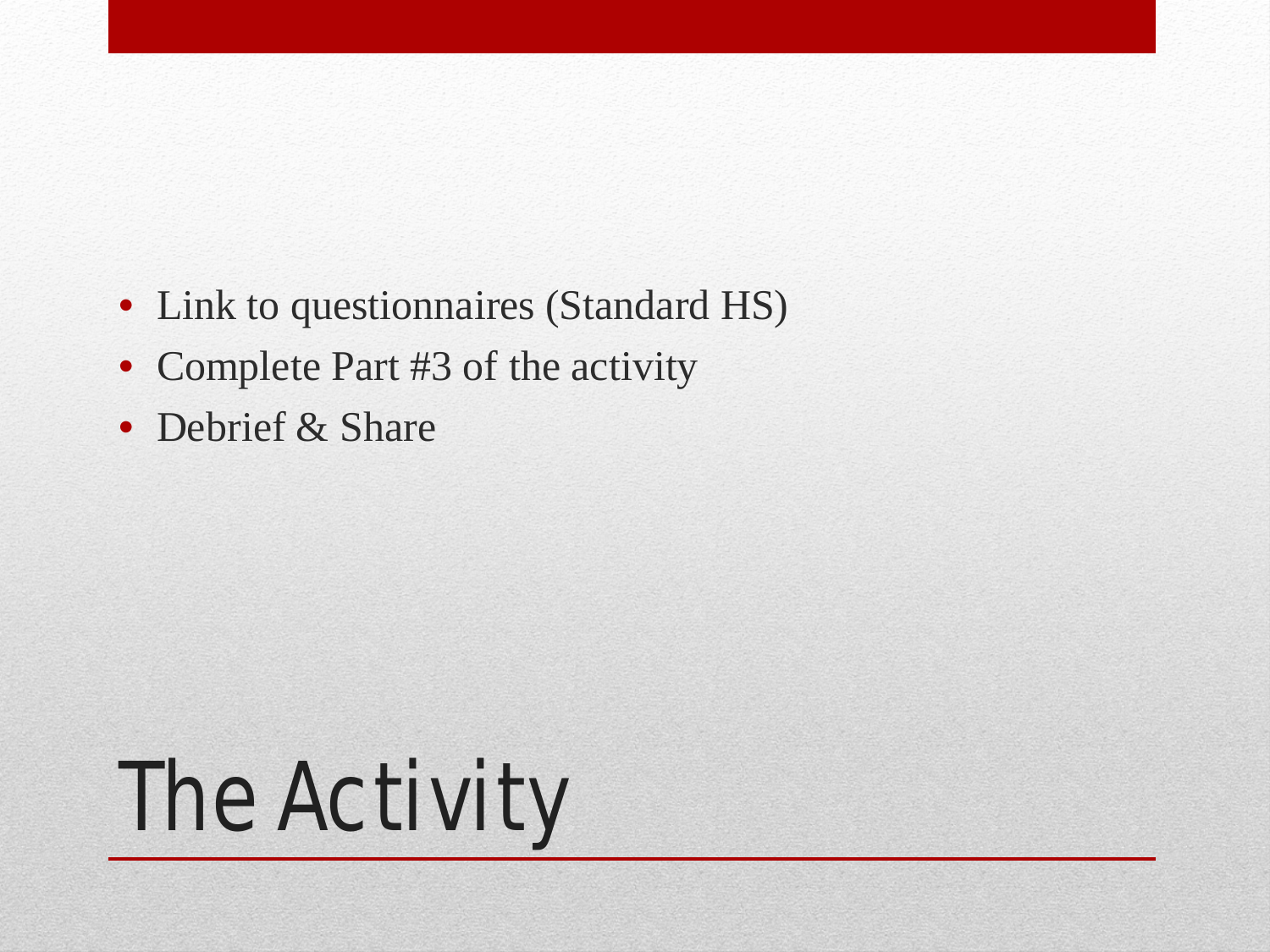- Complete Part #4
- Why is the activity relevant?
- What new/emerging issues did we discover?
- What misconceptions did we have concerning youth risk behavior?
- How will we use this in HED lesson planning?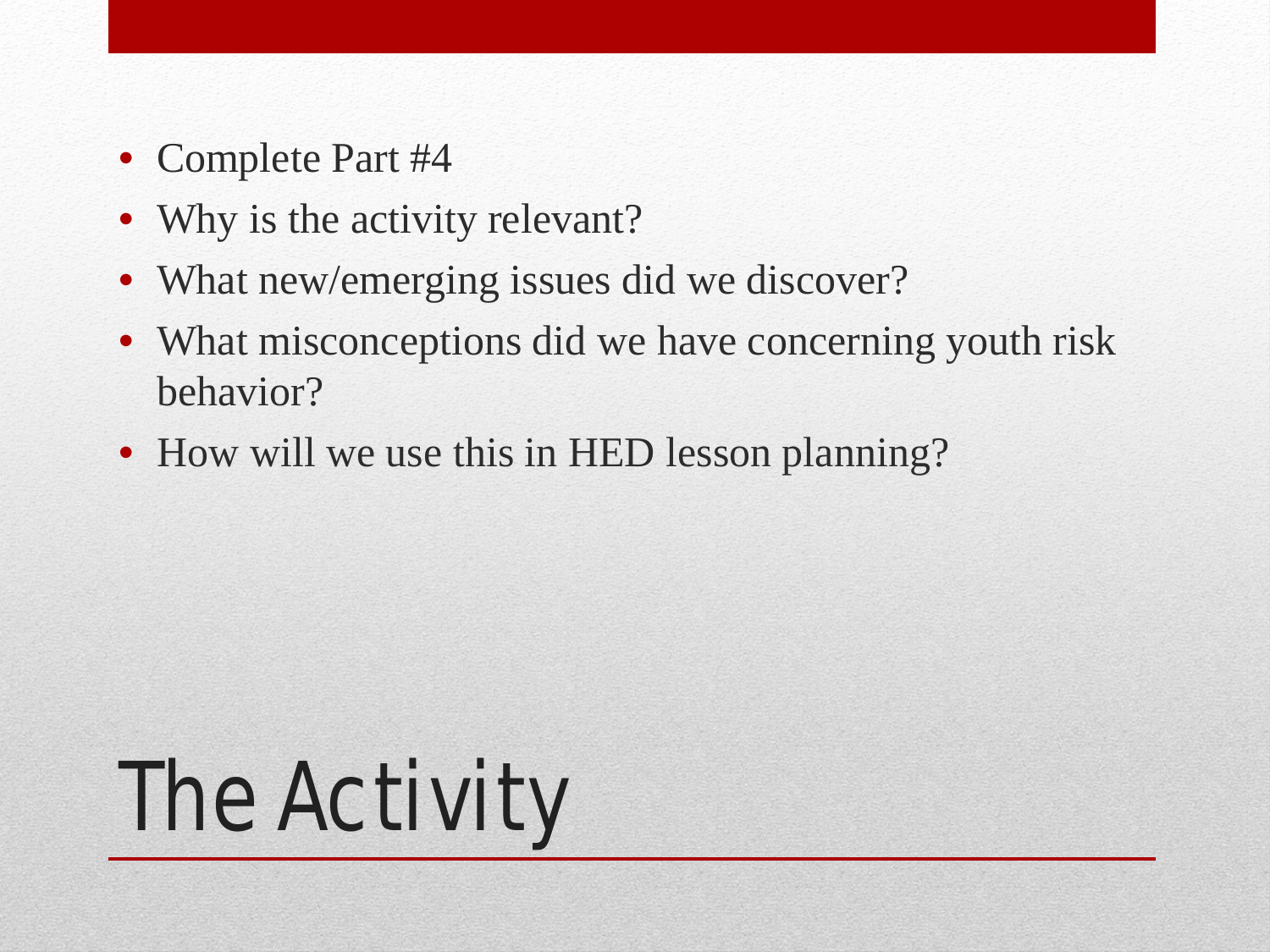- Activity serves as a "refresher" for the types of health risk behavior in which youth can be engaged.
- Extends conversation from traditional or typical health content (alcohol, drugs, tobacco) into not-so-traditional issues (bullying, suicide-related issues, sexual behaviors, sunscreen/indoor tanning, asthma, etc.)
- Set-up to identifying appropriate learning objectives for HED content (HECAT) in order to plan effective lessons.

#### Next Steps…